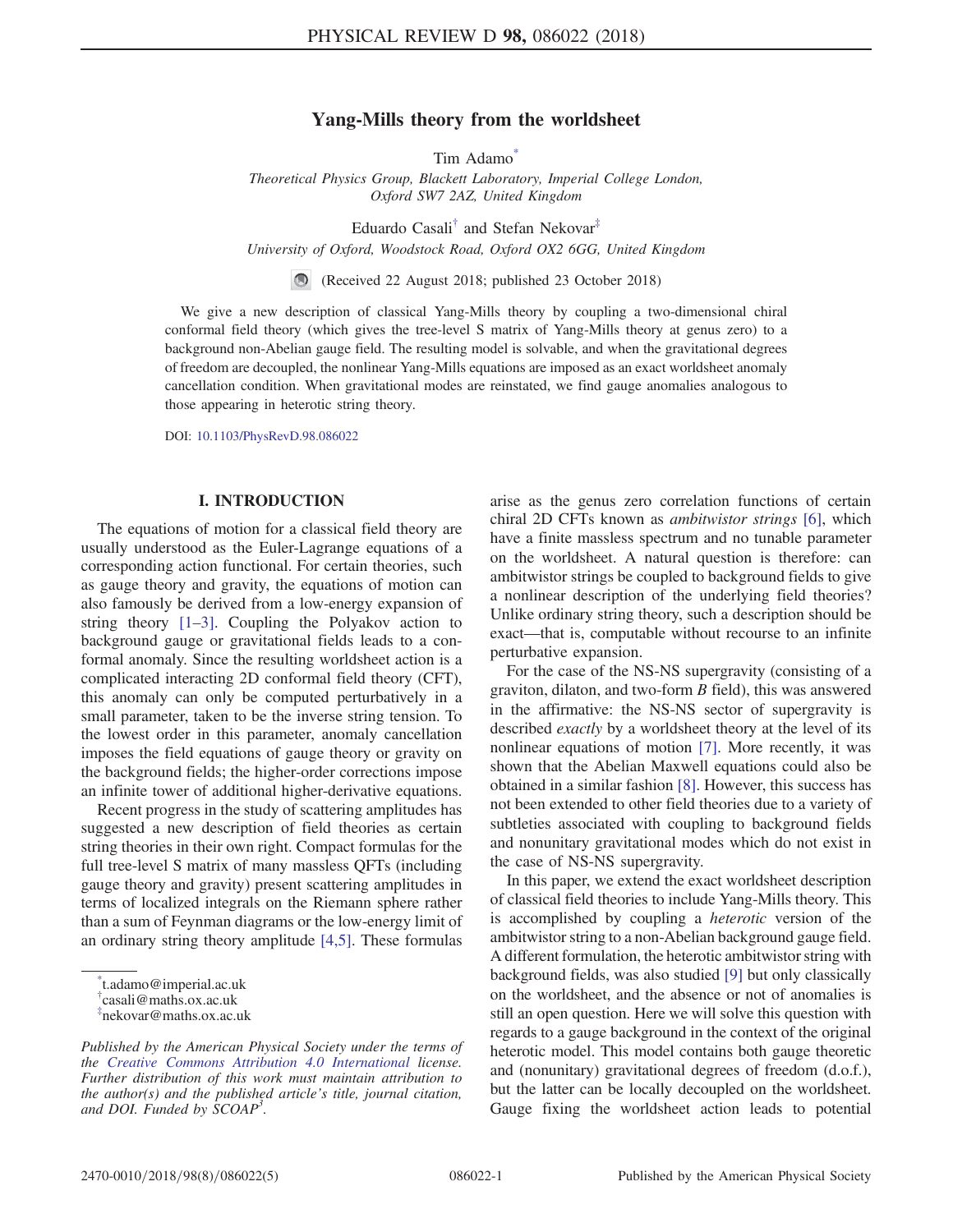anomalies; remarkably, the only conditions imposed on the background gauge field by anomaly cancellation are the (nonlinear) Yang-Mills equations. We also show that recoupling the gravitational modes leads to gauge anomalies, analogous to but distinct from the well-known anomaly [\[10\]](#page-4-6) of the standard heterotic string.

## II. THE WORLDSHEET MODEL

<span id="page-1-0"></span>The heterotic ambitwistor string has a worldsheet action [\[6\]](#page-4-2),

$$
S = \frac{1}{2\pi} \int_{\Sigma} P_{\mu} \bar{\partial} X^{\mu} + \frac{1}{2} \psi_{\mu} \bar{\partial} \psi^{\mu} + S_C, \qquad (1)
$$

where  $\Sigma$  is a closed Riemann surface,  $P_{\mu}$  has conformal weight (1,0) on  $\Sigma$ ,  $\psi^{\mu}$  is a real fermion with conformal weight  $(\frac{1}{2}, 0)$ , and  $S_C$  is the action of a holomorphic worldsheet current algebra for some gauge group G (assumed to be simple and compact). The current,  $j^a$ , associated to  $S_c$  has conformal weight (1,0) and its operator product expansion (OPE) on Σ takes the form,

<span id="page-1-1"></span>
$$
j^{\mathbf{a}}(z)j^{\mathbf{b}}(w) \sim \frac{k\delta^{\mathbf{a}\mathbf{b}}}{(z-w)^2} + \frac{f^{\mathbf{a}\mathbf{b}\mathbf{c}}j^{\mathbf{c}}(w)}{z-w},\tag{2}
$$

where the indices  $a, b, \ldots$  run over the adjoint representation of  $G$ ,  $k$  is the level of the worldsheet current algebra, and  $f<sup>abc</sup>$  are the structure constants.

It is easy to see that  $(1)$  is invariant under global holomorphic reparametrizations as well as gauge transformations generated by the constraints  $P^2 = 0 = \psi \cdot P$ . These symmetries can be gauged, resulting in a consistent, anomaly free 2D CFT when the space-time dimension d and central charge of the worldsheet current algebra c are related by:  $\mathfrak{c} = 41 - \frac{5d}{2}$ .

The spectrum of this model contains gluons of the gauge group G as well as gravitational d.o.f. The gravitational modes correspond to a nonunitary theory of gravity which is fourth order in derivatives [\[11\]](#page-4-7). The genus zero worldsheet correlation functions of gluon vertex operators generate the entire tree-level S matrix of Yang-Mills theory in the scattering equations form of [\[4\]](#page-4-1) by isolating the single trace contributions to the correlator from the worldsheet current algebra. Double (and higher) trace terms—which contribute with higher powers of the level  $k$ —are mediated by the nonunitary gravitational modes.

As first observed in the context of similar chiral heteroticlike worldsheet models [\[12\],](#page-4-8) these "bad" gravitational modes can be decoupled at genus zero by taking a limit where  $k \to 0$  while  $\frac{k}{g_s^2}$  is held fixed, for  $g_s$  the "string" coupling constant which effectively counts the genus of  $\Sigma$ . In this limit, only single trace contributions to a worldsheet correlation function survive at genus zero. Globality and unitarity of the worldsheet current algebra dictate that  $k$  be a positive integer, so the  $k \to 0$  limit must be viewed as a purely formal one which effectively removes the second order pole from the OPE [\(2\)](#page-1-1). Since our primary concern will be anomalies, which can be computed *locally* on  $\Sigma$ , the formality of the limit will not be a problem.

Fixing  $k \to 0$ , we introduce a background gauge potential  $A^{\mathsf{a}}_{\mu}(X)$  valued in the adjoint of G, which couples to the worldsheet current algebra by

$$
S_C \to S_C + \frac{1}{2\pi} \int_{\Sigma} A^{\mathbf{a}}_{\mu} j^{\mathbf{a}} \bar{\partial} X^{\mu}.
$$
 (3)

The purely quadratic nature of the worldsheet model [\(1\)](#page-1-0) can be preserved by absorbing the explicit dependence on the background into the conjugate of  $X^{\mu}$  (cf., [\[7\]](#page-4-3) for the analogous procedure in the gravitational context),

$$
P_{\mu} \to P_{\mu} + A_{\mu}^{\mathbf{a}} j^{\mathbf{a}} := \Pi_{\mu}.
$$
 (4)

<span id="page-1-2"></span>This leads to a worldsheet action

$$
S = \frac{1}{2\pi} \int_{\Sigma} \Pi_{\mu} \bar{\partial} X^{\mu} + \frac{1}{2} \psi_{\mu} \bar{\partial} \psi^{\mu} + S_C, \tag{5}
$$

<span id="page-1-3"></span>with free OPEs of the worldsheet fields (in the  $k \to 0$  limit),

$$
X^{\mu}(z)\Pi_{\nu}(w) \sim \frac{\delta_{\nu}^{\mu}}{z - w}, \qquad \psi^{\mu}(z)\psi^{\nu}(w) \sim \frac{\eta^{\mu\nu}}{z - w},
$$
  

$$
j^{a}(z)j^{b}(w) \sim \frac{f^{abc}j^{c}(w)}{z - w},
$$
 (6)

for  $\eta_{\mu\nu}$  is the *d*-dimensional Minkowski metric.

The price for this simplicity (which is in stark contrast to the complicated interacting 2D CFT obtained by coupling the ordinary heterotic string to a background) is that  $\Pi_{\mu}$  is not invariant under local gauge transformations. Under an infinitesimal gauge transformation with parameter  $\varepsilon^a$ ,

$$
A^{\mathbf{a}}_{\mu} \to f^{\mathbf{a}\mathbf{b}\mathbf{c}} \varepsilon^{\mathbf{b}} A^{\mathbf{c}}_{\mu} - \partial_{\mu} \varepsilon^{\mathbf{a}}, \qquad j^{\mathbf{a}} \to f^{\mathbf{a}\mathbf{b}\mathbf{c}} \varepsilon^{\mathbf{b}} j^{\mathbf{c}}, \qquad (7)
$$

which indicates that

$$
\Pi_{\mu} \to \delta \Pi_{\mu} := -j^{\mathbf{a}} \partial_{\mu} \varepsilon^{\mathbf{a}}.
$$
 (8)

This is a common feature of all curved  $\beta\gamma$  systems, of which [\(5\)](#page-1-2) is an example [\[13\],](#page-4-9) and is problematic only if  $\Pi_u$  has a singular OPE with itself after a gauge transformation. Fortunately, it is easy to check that

$$
(\Pi_{\mu} + \delta \Pi_{\mu})(z)(\Pi_{\nu} + \delta \Pi_{\nu})(w) \sim 0, \tag{9}
$$

so the structure of the OPEs [\(6\)](#page-1-3) is preserved under gauge transformations. Note that infinitesimal gauge transformations can be implemented by a local operator  $\mathcal{O}_{\varepsilon} = -\varepsilon^{\mathfrak{a}}j^{\mathfrak{a}}$ , which obeys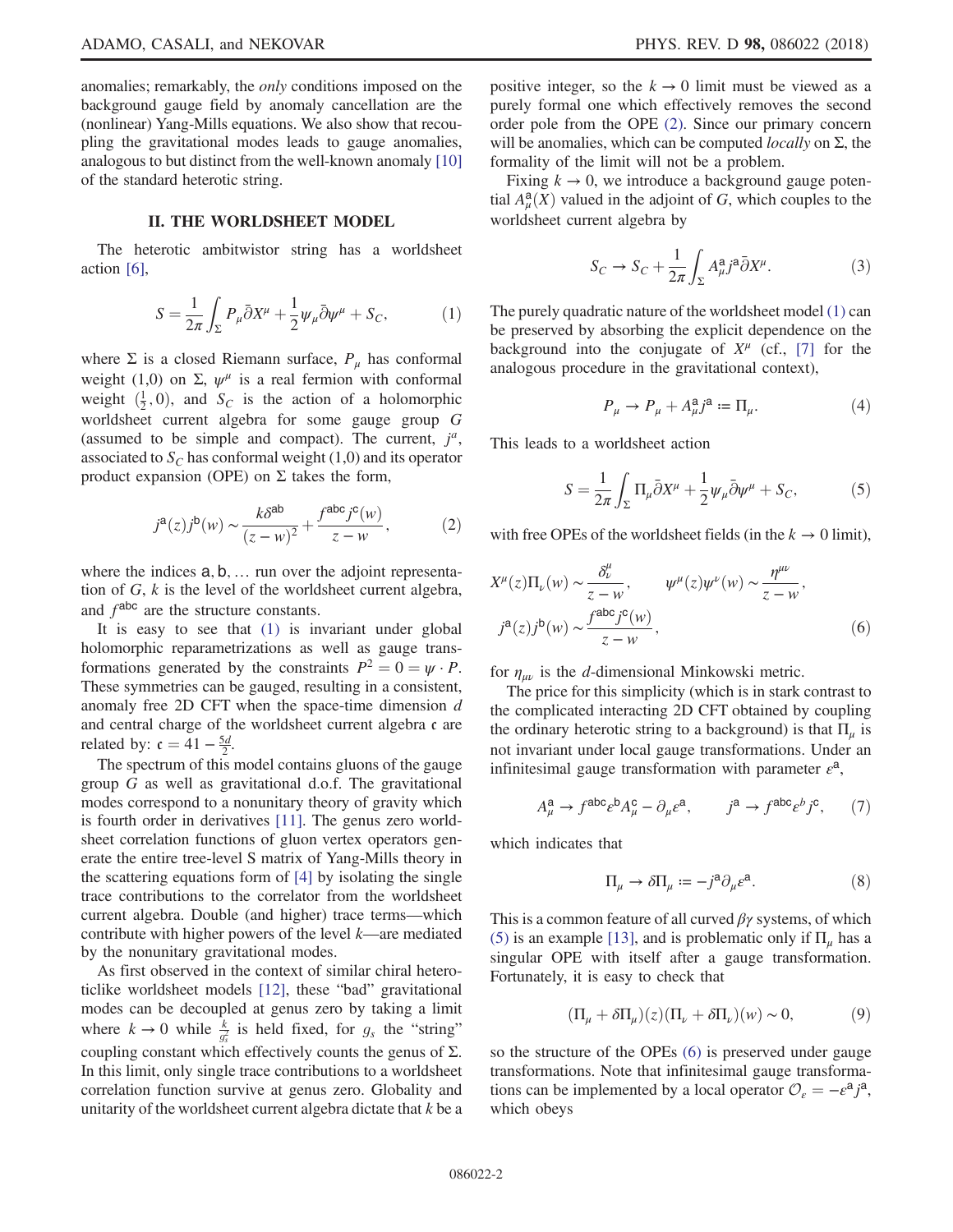$$
\mathcal{O}_{\varepsilon}(z)\mathcal{O}_{\lambda}(w) \sim \frac{f^{\text{abc}}\varepsilon^{\text{a}}\lambda^{\text{b}}j^{\text{c}}}{z-w} = \frac{\mathcal{O}_{[\lambda,\varepsilon]}}{z-w},\tag{10}
$$

and acts correctly on all worldsheet fields.

#### III. YANG-MILLS EQUATIONS AS AN ANOMALY

The worldsheet action [\(5\)](#page-1-2) has additional symmetries beyond holomorphic reparametrization invariance. Indeed, the action is invariant under the transformations

$$
\delta X^{\mu} = -\epsilon \psi^{\mu}, \qquad \delta \psi^{\mu} = \epsilon (\Pi^{\mu} - A^{\mu a} j^{a}),
$$
  
\n
$$
\delta \Pi_{\mu} = \epsilon \psi^{\nu} \partial_{\mu} A_{\nu}^{a} j^{a}, \qquad (11)
$$

where  $\epsilon$  is a constant fermionic parameter of a conformal weight  $\left(-\frac{1}{2}, 0\right)$ . These transformations are generated by a fermionic current

$$
\mathbf{G} = \psi^{\mu} (\Pi_{\mu} - A_{\mu}^{a} j^{a}), \qquad (12)
$$

on the worldsheet, which is the extension of  $\psi \cdot P$  to the nontrivial gauge background. This current is a holomorphic conformal primary of dimension  $3/2$  and is invariant under gauge transformations of the background field.

The OPE of G with itself has only simple poles, generating a bosonic current,

$$
G(z)G(w) \sim \frac{H}{z-w},\tag{13}
$$

where H is the extension of  $P^2$  to the nontrivial gauge background,

$$
H = \Pi^2 - 2\Pi^{\mu}A^{\mathbf{a}}_{\mu}j^{\mathbf{a}} + A^{\mathbf{a}}_{\mu}A^{\mu}j^{\mathbf{a}}j^{\mathbf{b}} + \psi^{\mu}\psi^{\nu}F^{\mathbf{a}}_{\mu\nu}j^{\mathbf{a}}
$$

$$
- \partial(\partial_{\mu}A^{\mu\mathbf{a}}j^{\mathbf{a}}) + f^{\text{abc}}j^{\text{c}}A^{\mu\text{b}}\partial A^{\mathbf{a}}_{\mu}.
$$
(14)

As both G and H are composite operators on the worldsheet, their definition as currents in the fully quantum mechanical regime requires normal ordering to remove singular self-contractions. We use a pointsplitting prescription to do this; for example, the explicit normal ordering of the second term in H is given by

$$
-2\Pi^{\mu}A_{\mu}^{\mathbf{a}}j^{\mathbf{a}}(z) := \frac{\mathrm{i}}{\pi} \oint \mathrm{d}w \frac{\Pi^{\mu}(w)A_{\mu}^{\mathbf{a}}(z)j^{\mathbf{a}}(z)}{z - w},\quad(15)
$$

where the integral is taken on a small contour in  $w$  around z. From now on, we assume this normal ordering implicitly. It is straightforward to check that the normal-ordered current H is a conformal primary of dimension 2 and gauge invariant.

Gauging the symmetries associated with these currents leads to a worldsheet action

$$
S = \frac{1}{2\pi} \int_{\Sigma} \Pi_{\mu} \bar{\partial} X^{\mu} + \frac{1}{2} \Psi_{\mu} \bar{\partial} \psi^{\mu} + \chi \mathsf{G} + e\mathsf{H} + S_C, \quad (16)
$$

where the gauge fields  $\chi$ , *e* are fermionic of a conformal weight  $\left(-\frac{1}{2}, 1\right)$  and bosonic of a conformal weight  $\left(-1, 1\right)$ , respectively. The worldsheet symmetries associated with G; H can now be gauge fixed, along with holomorphic reparametrization invariance; choosing a conformal gauge with  $\chi = e = 0$  leads to a gauge-fixed action

$$
S = \frac{1}{2\pi} \int_{\Sigma} \Pi_{\mu} \bar{\partial} X^{\mu} + \frac{1}{2} \psi_{\mu} \bar{\partial} \psi^{\mu} + b \bar{\partial} c + \tilde{b} \bar{\partial} \tilde{c} + \beta \bar{\partial} \gamma + S_C,
$$
\n(17)

and associated Becchi-Rouet-Stora-Tyutin (BRST) operator charge

$$
Q = \oint cT + \gamma G + \tilde{c}H + \frac{\tilde{b}}{2}\gamma^2.
$$
 (18)

Here,  $(c, b)$  and  $(\tilde{c}, \tilde{b})$  are fermionic ghost systems for which c,  $\tilde{c}$  have a conformal weight  $(-1, 0)$ , while  $(\gamma, \beta)$ are a bosonic ghost system for which  $\gamma$  has a conformal weight  $\left(-\frac{1}{2}, 0\right)$ . In the BRST charge, T denotes the (appropriately normal-ordered) holomorphic stress tensor of the worldsheet CFT, including all contributions from the worldsheet current algebra.

<span id="page-2-0"></span>This gauge fixing is anomaly free if and only if the BRST charge is nilpotent:  $Q^2 = 0$ . Given the free OPEs [\(6\)](#page-1-3), this calculation can be performed exactly—there is no need for a background field expansion as in the analogous calculation for the heterotic string [\[1\].](#page-4-0) It is straightforward to show that  $Q^2 = 0$  only if the central charge of the worldsheet current algebra obeys  $\mathfrak{c} = 41 - \frac{5d}{2}$ , and

$$
G(z)H(w) \sim 0. \tag{19}
$$

The first of these conditions kills the holomorphic conformal anomaly; remarkably, it is completely independent of the background fields. The second condition—that the OPE between G and H be nonsingular—is trivially satisfied in a flat background, but becomes nontrivial in the presence of  $A_{\mu}^{\mathsf{a}}$ . Making use of the identity

$$
j^{\mathbf{a}}j^{\mathbf{b}}(z) - j^{\mathbf{b}}j^{\mathbf{a}}(z) = f^{\mathbf{a}\mathbf{b}\mathbf{c}}\partial j^{\mathbf{c}}(z),\tag{20}
$$

for normal-ordered products of the worldsheet current, one finds

$$
G(z)H(w) \sim -3\frac{\psi^{\nu}j^{a}D^{\mu}F_{\mu\nu}^{a}}{(z-w)^{2}} - \frac{\partial(\psi^{\nu}j^{a}D^{\mu}F_{\mu\nu}^{a})}{z-w} - \frac{\psi^{\mu}\psi^{\nu}\psi^{\sigma}j^{a}D_{\mu}F_{\nu\sigma}^{a}}{z-w},
$$
\n(21)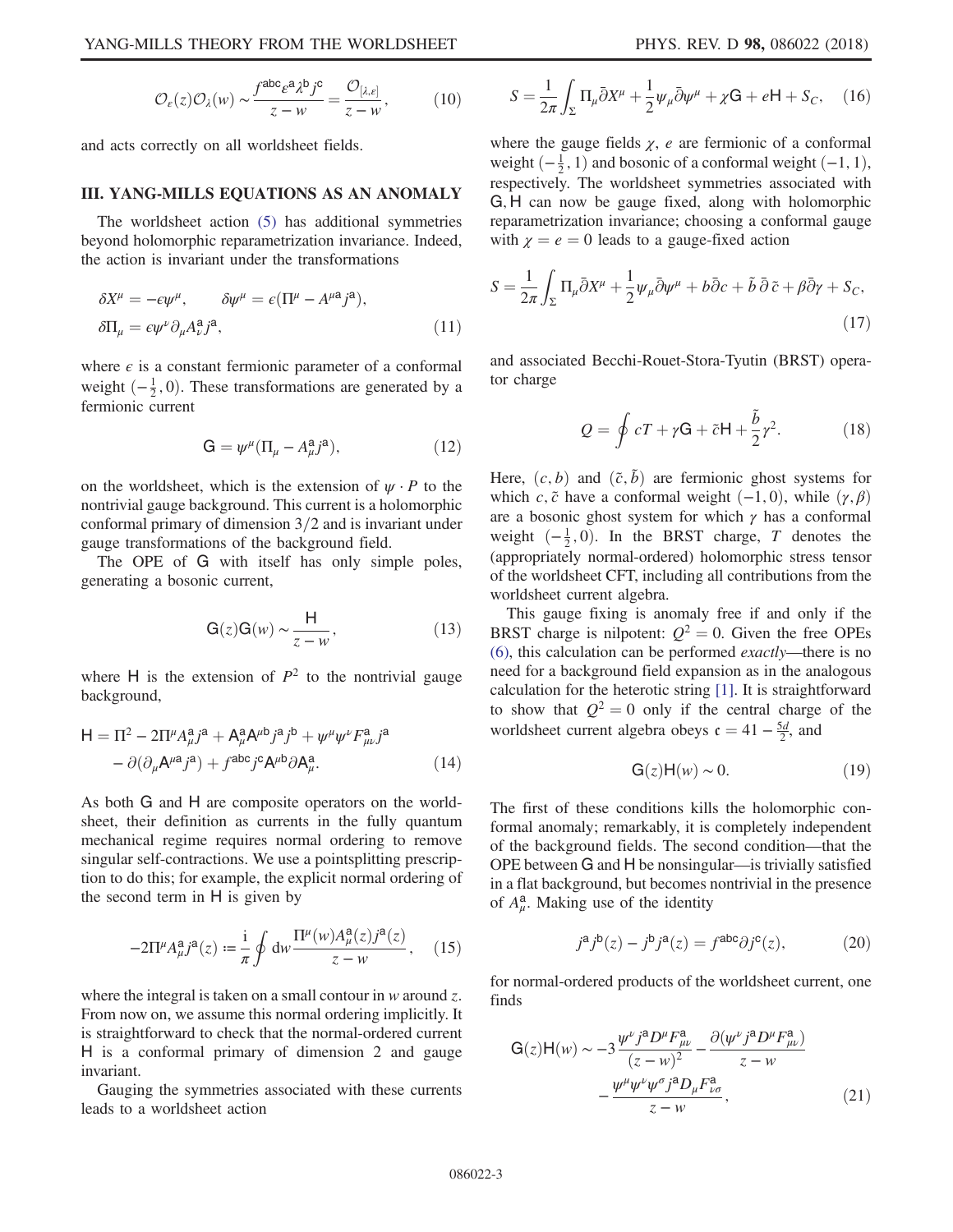where  $D_{\mu}$  is the gauge-covariant derivative with respect to  $A^{\mathsf{a}}_{\mu}$ .

Requiring [\(19\)](#page-2-0) to hold then imposes the constraints

$$
D^{\mu}F^{\mathbf{a}}_{\mu\nu} = 0, \qquad D_{[\mu}F^{\mathbf{a}}_{\nu\sigma]} = 0, \tag{22}
$$

on the background gauge field, which are precisely the Yang-Mills equations and Bianchi identity. Furthermore, these are the *only* constraints placed on the background gauge field by anomaly cancellation in the 2D worldsheet theory. Thus, nonlinear Yang-Mills theory (in any dimension) is described by an exact anomaly in a 2D chiral CFT.

# IV. RECOUPLING GRAVITY AND THE GAUGE ANOMALY

Gravitational d.o.f. (in the guise of multitrace terms) can be recoupled by reinstating the level  $k$  (now assumed to be a positive integer). In the ordinary heterotic string, the interplay between gravitational and gauge theoretic d.o.f., mediated by the  $B$  field, leads to the Green-Schwarz anomaly cancellation mechanism [\[10\].](#page-4-6) Naively, one might expect a similar phenomenon to arise in the heterotic ambitwistor string, especially since coupling to the background gauge field (through the left-moving worldsheet current algebra) is the same as in string theory (cf., [\[14,15\]\)](#page-4-10). This means that we should encounter the usual gauge anomaly associated with chiral fermions on the worldsheet.

In heterotic string theory, resolving this gauge anomaly relies crucially on the form of the B-field coupling to the worldsheet CFT (cf., [\[16\]](#page-4-11)). This leads to a modified gauge transformation of the B field and the shift of its field strength by a Chern-Simons term for the background gauge field. In a chiral model such as the ambitwistor string, the coupling of other background fields (including the B field) is different and the resolution of the anomaly is no longer clear.

To see this, it suffices to consider an Abelian background gauge field  $A_{\mu}$ , now coupled to the worldsheet through an (Abelian) current algebra of level  $k \in \mathbb{Z}_+$ . Under a gauge transformation  $A_{\mu} \rightarrow A_{\mu} - \partial_{\mu} \varepsilon$ , the worldsheet field  $\Pi_{\mu}$ transforms as  $\Pi_{\mu} \to \Pi_{\mu} - j \partial_{\mu} \varepsilon$ . The gauge-transformed  $\Pi_{\mu}$ now has a singular OPE with itself,

<span id="page-3-0"></span>
$$
(\Pi_{\mu} - j\partial_{\mu}\varepsilon)(z)(\Pi_{\nu} - j\partial_{\nu}\varepsilon)(w) \sim k \frac{\partial_{\mu}\varepsilon \partial_{\nu}\varepsilon}{(z - w)^{2}} - k \frac{\partial_{\mu}\varepsilon \partial(\partial_{\nu}\varepsilon)}{z - w},
$$
\n(23)

<span id="page-3-1"></span>proportional to the level  $k$ . Such anomalous OPEs can be removed in chiral CFTs of  $\beta\gamma$  type by compensating for the gauge transformation with a shift of the  $\Pi_u$  field (e.g., [\[13\]](#page-4-9)). To remove the anomalous OPE [\(23\)](#page-3-0), define the gauge transformation of  $\Pi_{\mu}$  by

$$
\Pi_{\mu} \to \Pi_{\mu} - j\partial_{\mu}\varepsilon + \frac{k}{2}\partial_{\mu}\varepsilon \partial \varepsilon. \tag{24}
$$

It is straightforward to check that this level-dependent shift removes the singularities from [\(23\),](#page-3-0) ensuring that  $\Pi_{\mu}$  has a nonsingular OPE with itself in any choice of gauge.

Unfortunately, there is still a gauge anomaly at the level of the worldsheet currents G and H. It is straightforward to see that these currents are no longer gauge invariant; for instance,

$$
G \to G + \frac{k}{2} \psi^{\mu} \partial_{\mu} \varepsilon \partial \varepsilon, \tag{25}
$$

<span id="page-3-2"></span>under a gauge transformation with the proviso [\(24\)](#page-3-1). Furthermore, the OPE of G with itself now has a triple pole contribution

$$
G(z)G(w) \sim \frac{k A^{\mu}A_{\mu}}{(z-w)^{3}} + \cdots,
$$
 (26)

which must vanish. In other words, the G, H current algebra imposes the gauge-dependent, algebraic equation of motion  $A^2 = 0$  on the background gauge field.

<span id="page-3-3"></span>A potential remedy for this situation would be to modify the current G. Such modification are constrained by conformal weight and fermionic statistics to take the form

$$
G \to G + \psi^{\mu} \psi^{\nu} \psi^{\rho} H_{\mu\nu\rho} + \psi^{\mu} C_{\mu\nu} \partial X^{\nu}, \qquad (27)
$$

for some  $H_{\mu\nu\rho}$  and  $C_{\mu\nu}$  that depend only on X. Corrections proportional to  $H_{\mu\nu\rho}$  are reminiscent of the standard Green-Schwarz mechanism, but it is easy to see that they cannot remove the gauge-dependent triple pole [\(26\).](#page-3-2) While we have been unable to use corrections proportional to  $C_{\mu\nu}$  to remove the gauge anomaly completely, there are some suggestive hints which emerge.

Consider the modification of G given by

$$
G \to G + \frac{k}{2} \psi^{\mu} A_{\mu} A_{\nu} \partial X^{\nu}.
$$
 (28)

It is worth noting that analogous terms appear in descriptions of anomaly cancellation for the Green-Schwarz formalism of the heterotic string [\[17\]](#page-4-12), although the precise connection (if any) is unclear. This modification removes the triple pole [\(26\)](#page-3-2) entirely and leads to  $O(k)$  modifications of H,

$$
\begin{split} \mathsf{H} &\rightarrow \mathsf{H} + k \bigg( \Pi^{\mu} A_{\mu} A_{\nu} \partial X^{\nu} - \psi^{\mu} \psi^{\nu} A_{\mu} \partial A_{\nu} - A^{2} A_{\mu} \partial X^{\mu} j \\ &- \frac{1}{2} \partial A_{\mu} \partial A^{\mu} + \frac{1}{2} \partial (\partial_{\mu} (A^{\mu} A_{\nu}) \partial X^{\nu}) \\ &- \psi^{\mu} \psi^{\nu} \partial_{\mu} (A_{\nu} A_{\sigma}) \partial X^{\sigma} \bigg) + \frac{k^{2}}{4} A^{2} (A_{\mu} \partial X^{\mu})^{2}. \end{split} \tag{29}
$$